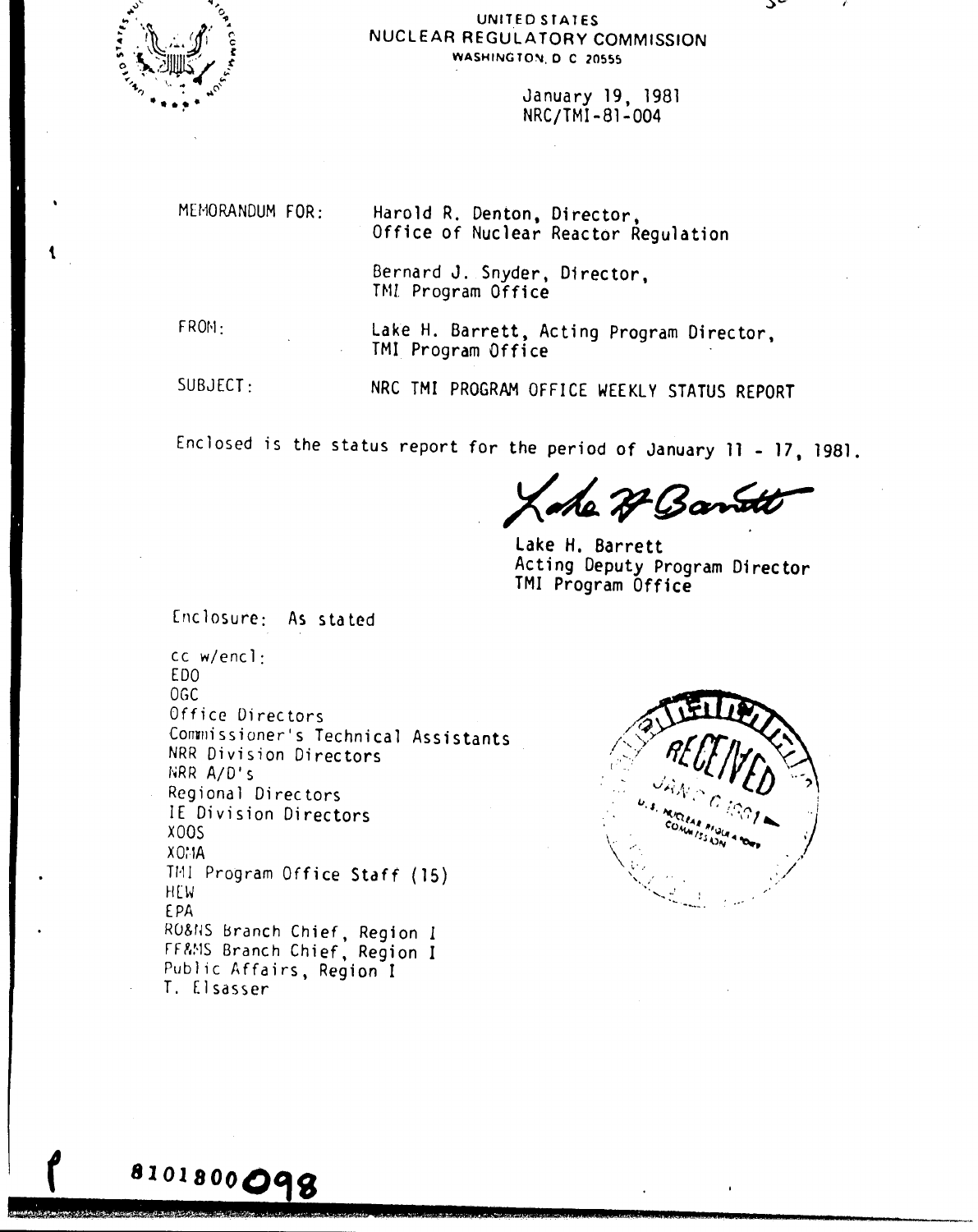Week of January 11-17, 1981

Plant Status

**1** 

Core Cooling Mode: Cyclic natural circulation in the reactor coolant system (RCS) loops with heat transfer to reactor building ambient.

Available Core Cooling Modes: Long-term cooling "B" (once through steam generator-B); decay heat removal systems.

RCS Pressure Control Mode: Standby pressure control (SPC) system.

Backup Pressure Control Mode: One decay heat removal pump to supply pressure in conjunction with variable recirculation back to the borated water storage tank (BWST).

Major Parameters (as of 0500, January 16, 1981) (approximate values) Average Incore Thermocouples: 122°F Maximum Incore Thermocouple: 154°F

RCS Loop Tempratures:

| Hot Leg      | 119°F          | 122°F          |
|--------------|----------------|----------------|
| Cold Leg (1) | $83^{\circ}$ F | $66^{\circ}$ F |
| (2)          | $85^{\circ}$ F | $68^{\circ}$ F |

 $\Lambda$ 

'n.

RCS Pressure: 104 psig (DVM)

Pressurizer Temperature: 69°F

Reactor Building: Temperature: 62°F Water level: Elevation 290.5 ft. (8.0 ft. from floor) via penetration 401 manometer Pressure: -0.3 psig (Heise) Concentration:  $1.5 \times 10^{-4}$  uCi/cc (Kr-85) (sample taken 1/14/81)

Effluent and Environmental (Radiological) Information

1. Liquid effluents from TMI site released to the Susquehanna River after processing, were made within the regulatory limits and in accordance with NRC requirements and City of Lancaster Agreement dated February 27, 1980.

During the semi-annual reporting period, July 1, 1980, -December 31, 1980, the licensee reported that minute amounts of contamination with an origin from Unit 2 was discharged from the TMI site. The NRC TMI Program Office staff verified that no accident related water, as defined in the City of Lancaster Agreement dated February 27, 1980, was discharged from Unit 2. Although the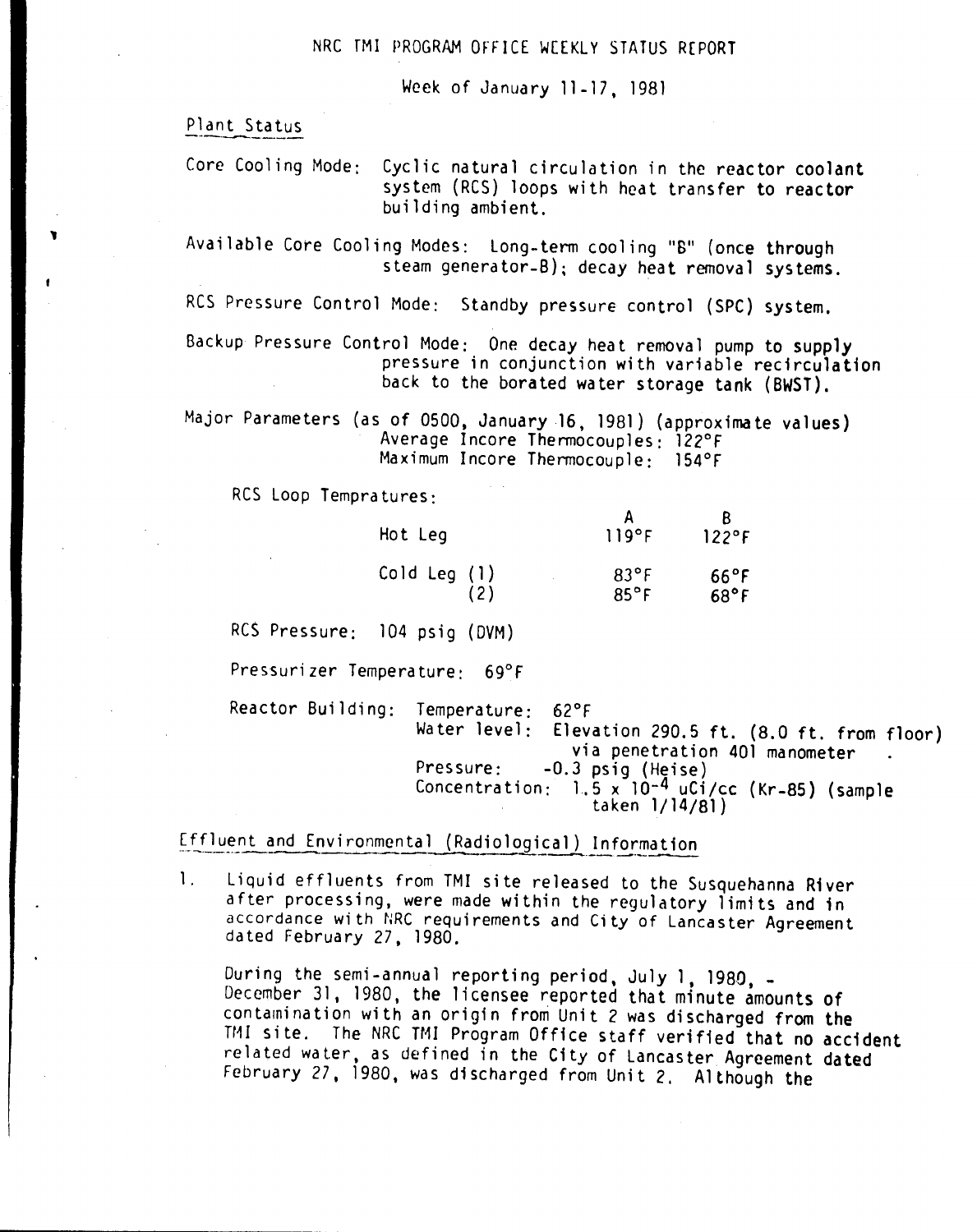concentrations of radioactive effluent were not detectable at the discharge point, calculations indicated that less than one ten thousandth (0,0001) of a curie of Cesium-137 (Cs-137) was discharged. This represents less than 0.001% of the permissable total liquid effluent activity as specified in Technical Specifications for other operational commercial power reactors.

- 2. EPA Environmental Data. Results from EPA monitoring of the environment around the TMI site were as follows:
	- The EPA measured Krypton-85 *(Kr-85)* concentrations (pCi/m<sup>3</sup>) at  $\ddotsc$ several environmental monitoring stations and reported the following results:

| Location                | January $5 -$ January $9$ , 1981<br>(pCi/m <sup>3</sup> ) |
|-------------------------|-----------------------------------------------------------|
| Bainbridge<br>Goldsboro | 25                                                        |
| Observation Center      | 23<br>22                                                  |
| · Middletown            | 24                                                        |

,

All of the above levels of Kr-85 are considered to be background levels.

- No radiation above normally occurring background levels were detected in any of the samples collected from the EPA's air and gamma rate networks during the period from January 7, 1981, through January 15, 1981.
- 3. 'NRC Environmental Data. Results from NRC monitoring of the environment around the TMT site were as follows:
	- The following are the NRC air sample analytical results for  $$ the onsite continuous air sampler:

| Sample     | Period<br><b>Professional Community</b> | $1-131$ $Cs-137$<br>$(uCi/cc)$ $(uCi/cc)$ |  |
|------------|-----------------------------------------|-------------------------------------------|--|
| $HP - 250$ | January 8, 1981-January 15, 1981        | $\leq 9.4$ E-14 $\leq 9.4$ E-14           |  |

- Licensee Radioactive Material and Radwaste Shipments. The following 4. shipment was made:
	- On Monday, January 12, 1981, a 40 ml Unit 2 reactor coolant الأساسا sample was sent to Babcock and Wilcox (B&W), Lynchburg, Virginia.
	- On Tuesday, January 13, 1981, a drum containing a section of HPR-211 cable from Unit 2 was shipped to EG&G Idaho, Inc., Idaho Falls, Idaho.

2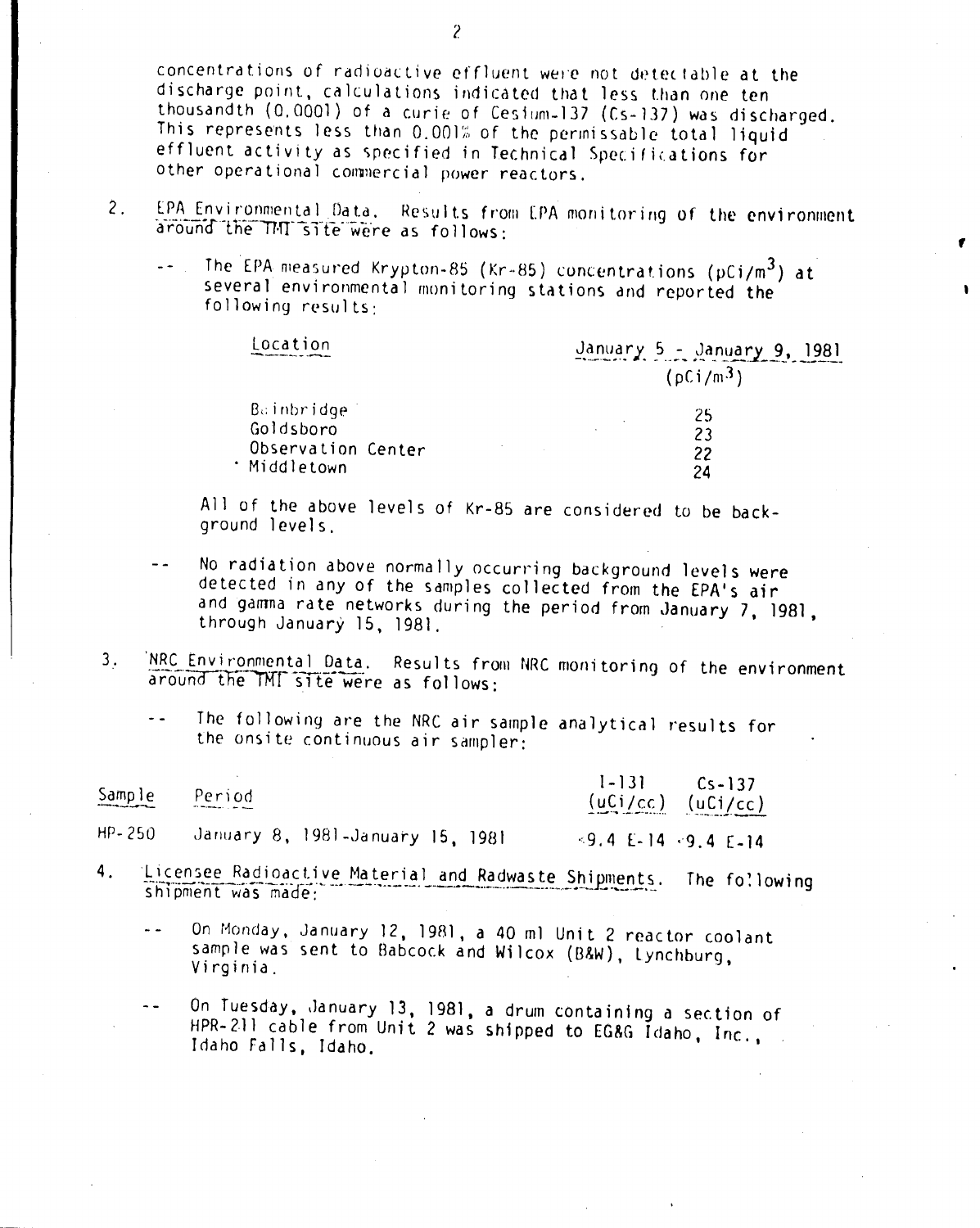- On Tuesday. January 13. 1981. a drum containing two vibration amps and a section of HPR-2ll cable from Unit 2 was shipped to Sandia National Laboratory, Albuquerque, New Mexico.
- On Wednesday. January 14. 1981. a Unit 1 1.000 m1 waste evaporator condensate storage tank (WECST) monthly composite and a 1,000 ml decay heat "A" sample were sent to Teledyne Isotopes. Westwood. New Jersey.
- On Thursday. January 15, 1981, Unit 2 compacted and noncompacted low specific activity (LSA) waste was shipped to Nuclear Engineering Company, Richland, Washington.

## Major Activities

- 1. Reactor Decay Heat Removal. Reactor decay heat continues to be removed by heat transfer from the RCS to reactor building ambient. The secondary plant is being put in a long term layup condition. Since steaming was secured on the "A" OTSG one period of RCS flow occurred on January 14. 1981. No further reporting in this area will be made unless a change in cooling mode occurs.
- 2. Reactor Building Purge/Entry. The sixth reactor building entry is scheduled for February 3 and 5, 1981. The major activities to be perfonned include installation of. a closed circuit television system, work on the source range monitor. and a decontamination test. The day between the entries will be used to perform circuit checks and prepare personal equipment needed by members of the entry team.
- 3. Contaminated Building Expansion Joint. The licensee is finalizing a status report on efforts to determine the extent of contamination of building expansion joints previously reported on Decembar 27, 1980. This report is due to the onsite NRC staff early next wed.
- 4. Ground Water Monitoring Status. The licensee continued their well monitoring program and investigation into the possible source of the trace cesium contamination in well No. 2 located near the BWST (see attached figure). Samples taken from well No. 2 on January 7, 1981, were independently analyzed by the EPA, PA DER and NRC, confirming trace levels of Cs-137 in the 20 to 50 pCi/l range. The PA OER also reported less than detectable levels of strontium-90. These levels are less than EPA drinking water standard concentrations. The licensee also reported that additional well No. 2 samples taken during December and early January indicated an average Cs-137 concentration of approximately 30 pCi/1.

Licensee and NRC investigations are continuing. On January 15. 19B1, the licensee inspected the 15 well locations including the area near well No. 2 and the BWST, accompanied by the NRC. Preliminary conclusions proposed by the licensee indicate that the SOurce of the trace cesium contamination could have resulted from previous leakage of contaminated water from the BWST into the soil. This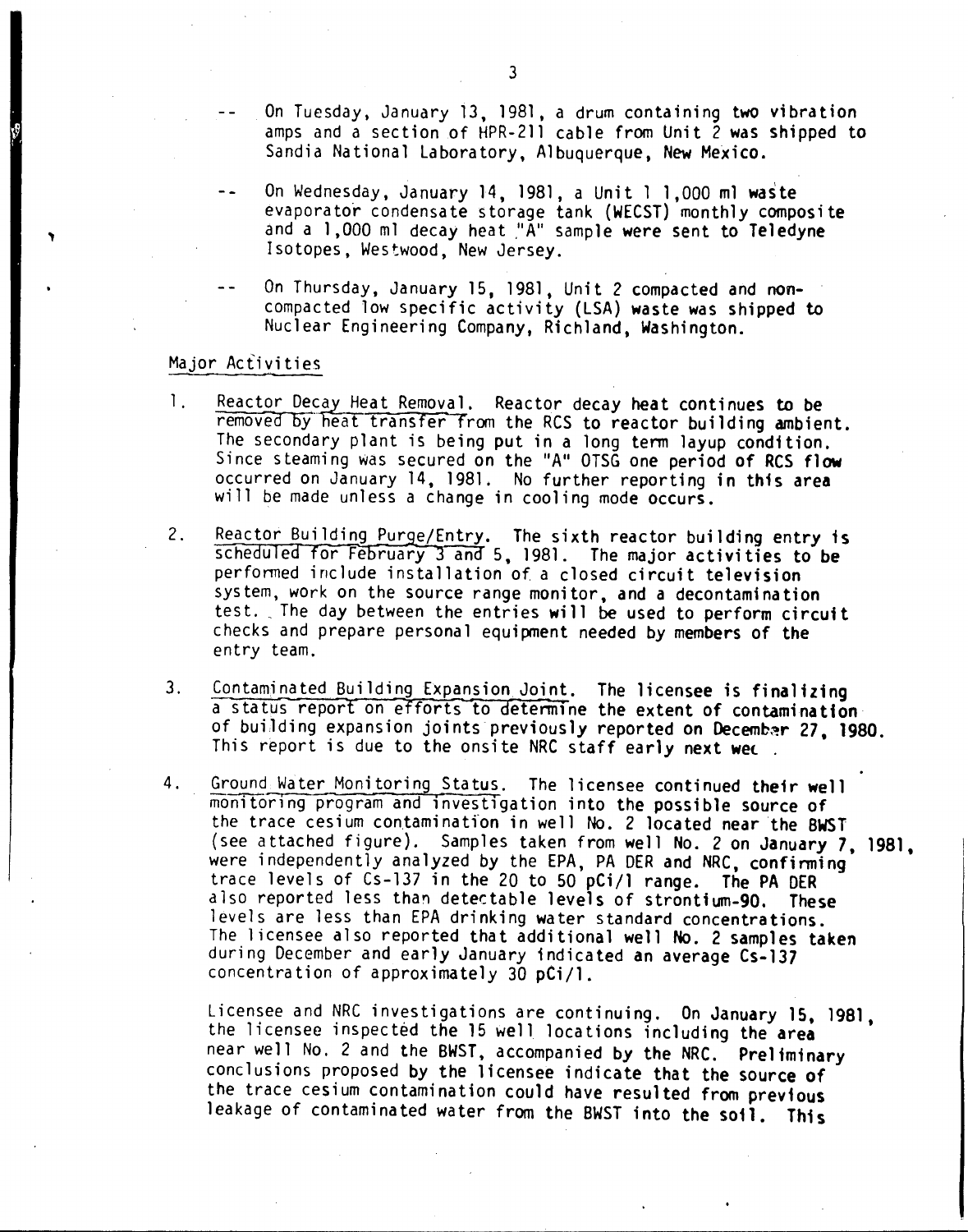conclusion is supported by the analysis of free-standing water the Ifcensee collected from an excavation ditch near the BWST on January 12, 1981. Although not part of the well monitoring program, analyses indicated Cs-134 and Cs-137 concentrations of 220+85 pC1/1 and 870+120 pC1/1. ,respectively. It is also important to note that the level at which this free-standing water was collected is above the level of water in the containment sump. The licensee is continuing the well monitoring program including expedited sample analyses for well No. 2.

## Future Meetings

- On Thursday, January 22, 1981, L. Barrett and R. Conte will attend  $\mathbf{1}$ . a public briefing in Harrisburg at the Forum, beginning at 7:30 p.m., sponsored by the Department of Environmental Resources concerning the status of decontamination at Three Mile Island. Following the presentation, the NRC, EPA and Metropolitan Edison Company will be available to answer questions.
- 2. The NRC's Advisory Panel for the Decontamination of Three Ml1e Island. Unit 2, will hold meetinqs in Harrisburg. on February 4. 11 and 19. 1981. The public is invited to observe all three of these meetings, which will be held at the Forum of the Education Building on Commonwealth and Walnut Streets. Each of these meetings are scheduled to begin at  $7:00$  p.m. and end at  $10:30$  p.m..